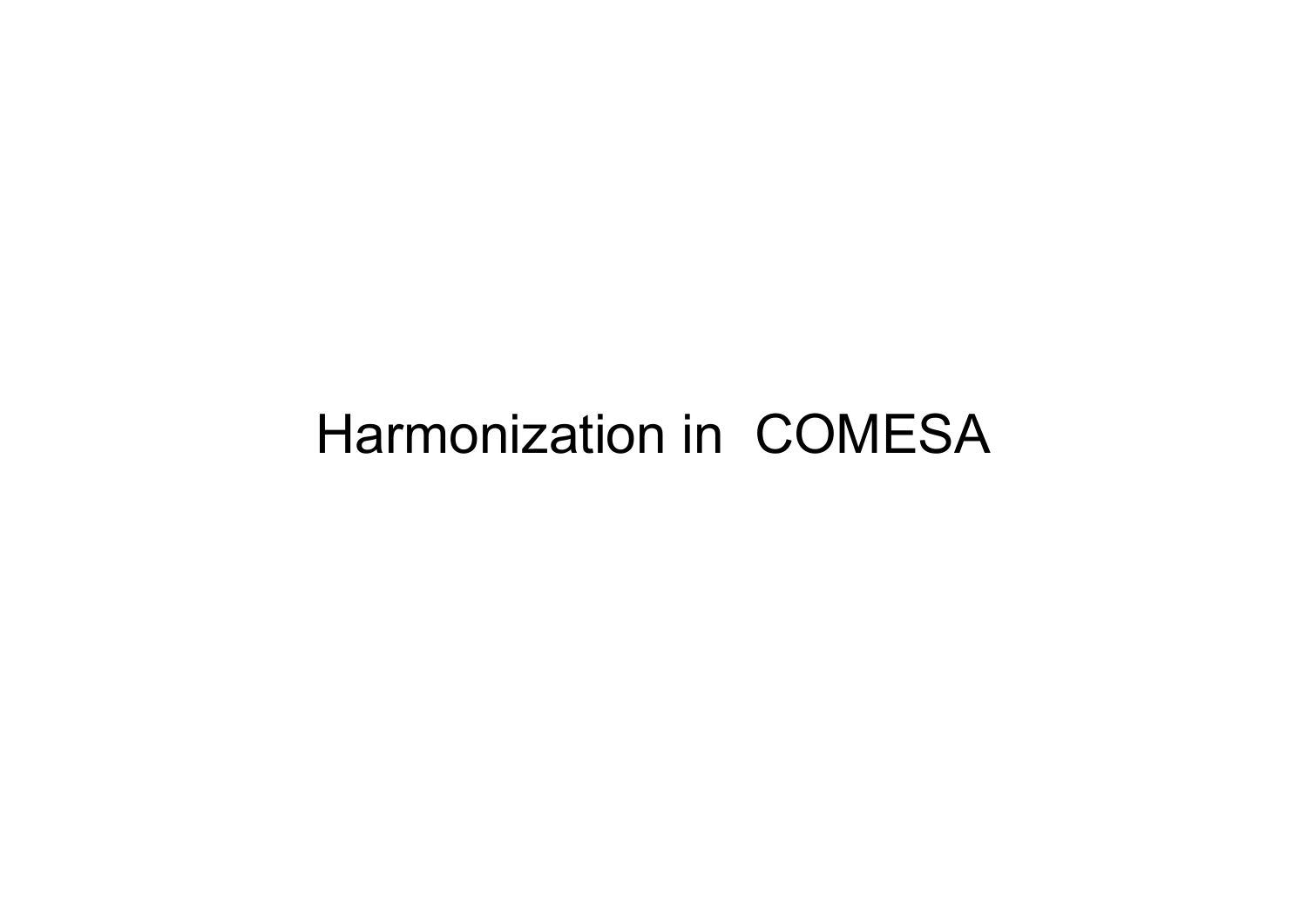# OVERVIEW

- 1. Harmonization in COMESA
- 2. Harmonization of SPS/TBT regulatory frameworks
- 3. SPS/TBT issues in the Common Market
- 4. Examples of initiatives, interventions
- 5. Next steps to deepen collaboration on AH priorities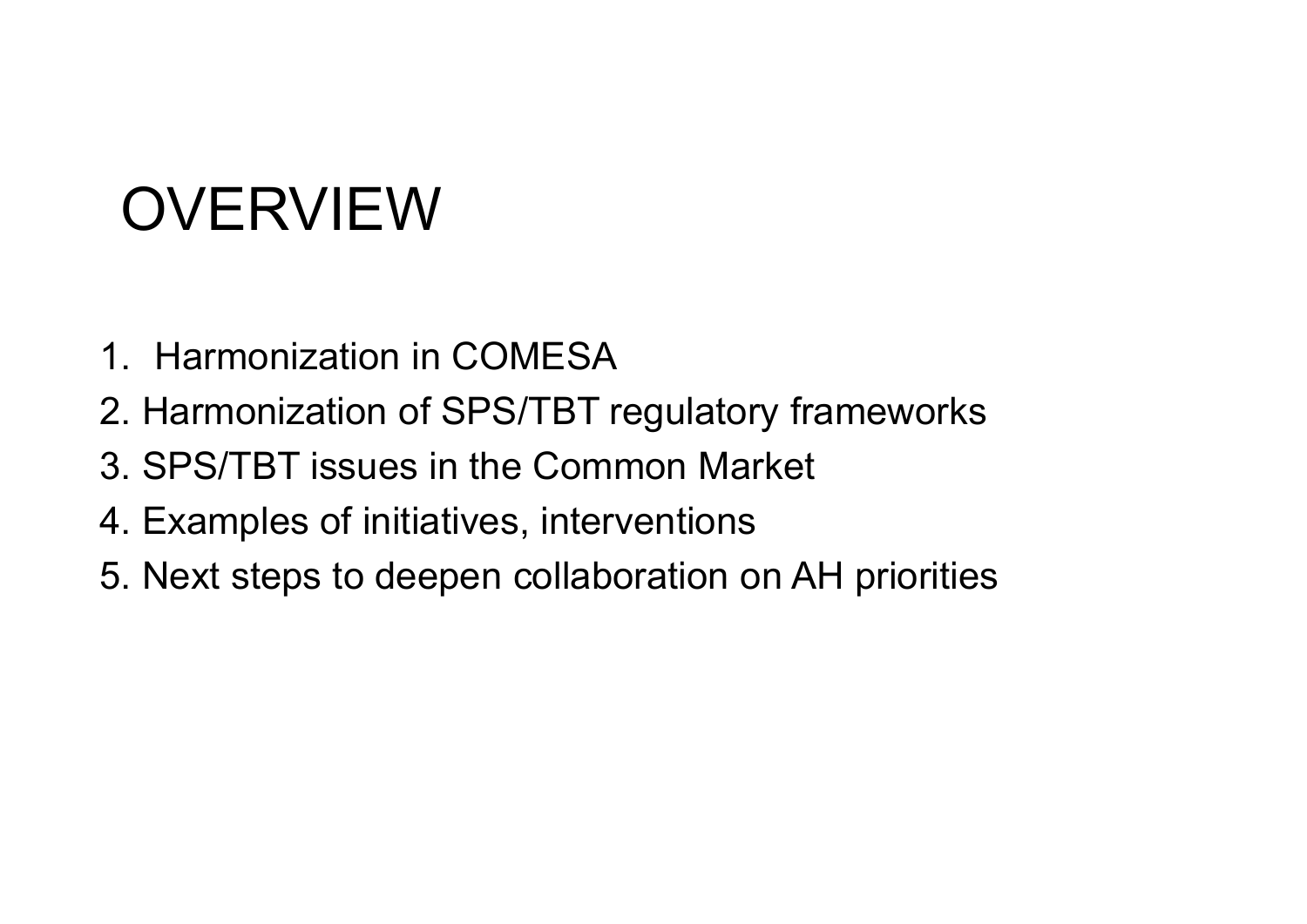### **1. Harmonization in COMESA**

**The Treaty** – agreement to establish the common market through common policies and programmes aimed at achieving sustainable growth and development, specifically in the field of:

- (i) Trade liberalization and customs cooperation
- (ii) Transport and communications
- (iii) Industry and energy
- (iv) Monetary affairs and finance
- (v) Agriculture

#### **Organs of the Common Market**

- The Authority/Heads of State meets once a year
- The Council/ministers monitors the devt/ functioning of the common market, makes regulations, issues directives , takes decisions
- The Intergovernmental Committee PSs
- The Technical Committees, e.g. committee on agriculture
- The Secretariat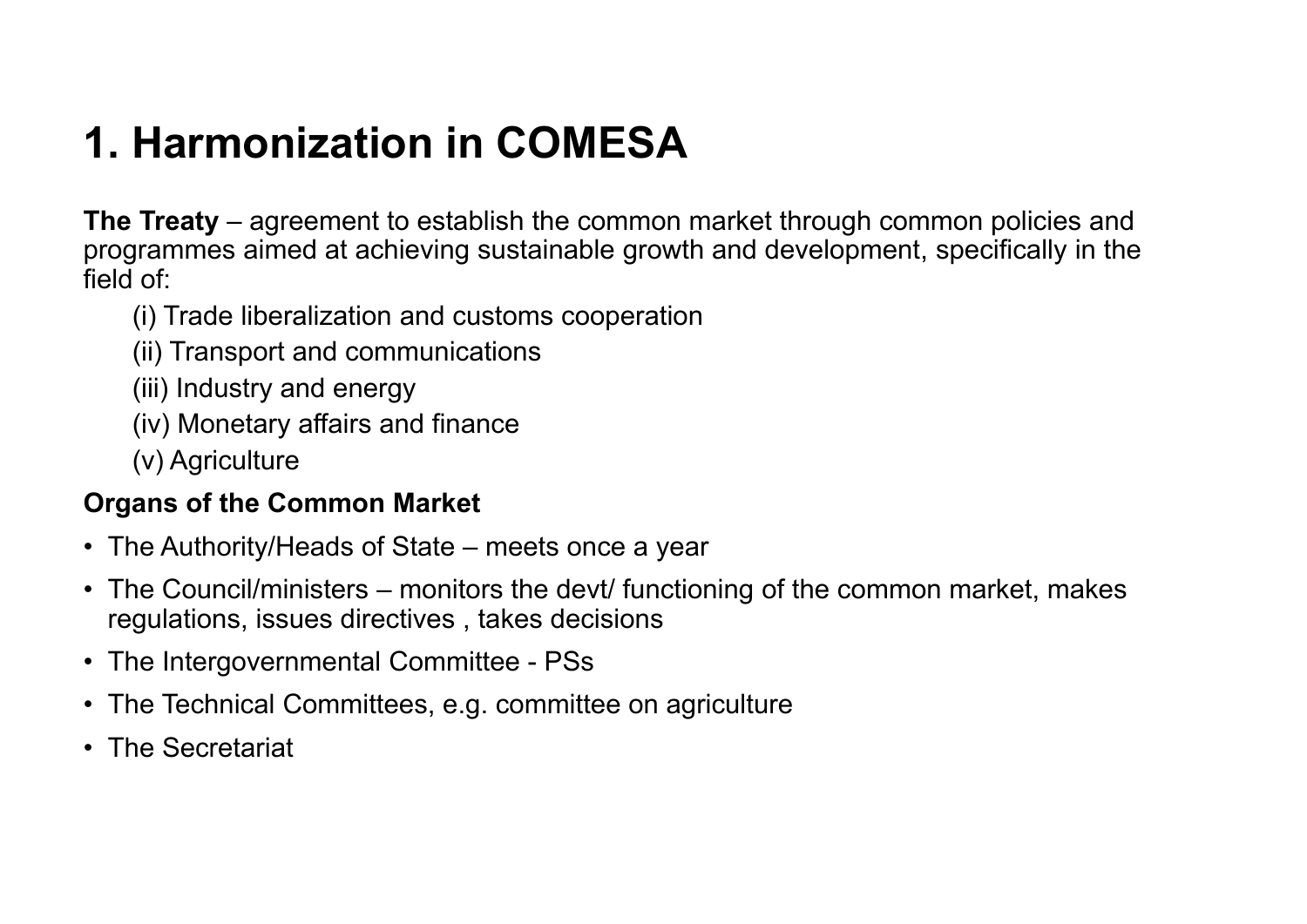## **2. The framework for harmonization of SPS/TBT measures**

#### **WTO SPS/TBT Agreements**

- Use of international standards and guidelines
- Use of equivalence accept alternative measures that have same health outcome
- Apply measure that is least trade restrictive
- Risk assessment assess the risk. Frisk assessment into consideration, assessment methodology used, the level of protection
- Transparency notifications

## **The Treaty/SPS Regns/SQAM Policy/Tripartite FTAA**

- Use of ARSO standards and international standards
- Mutual recognition arrangements
- Specific provisions of the COMESA SPS<br>Regulations

#### Recommended actions

- Harmonize with OIE guidelines
- Identify areas where regional Identify areas where regional guidelines/standards are necessary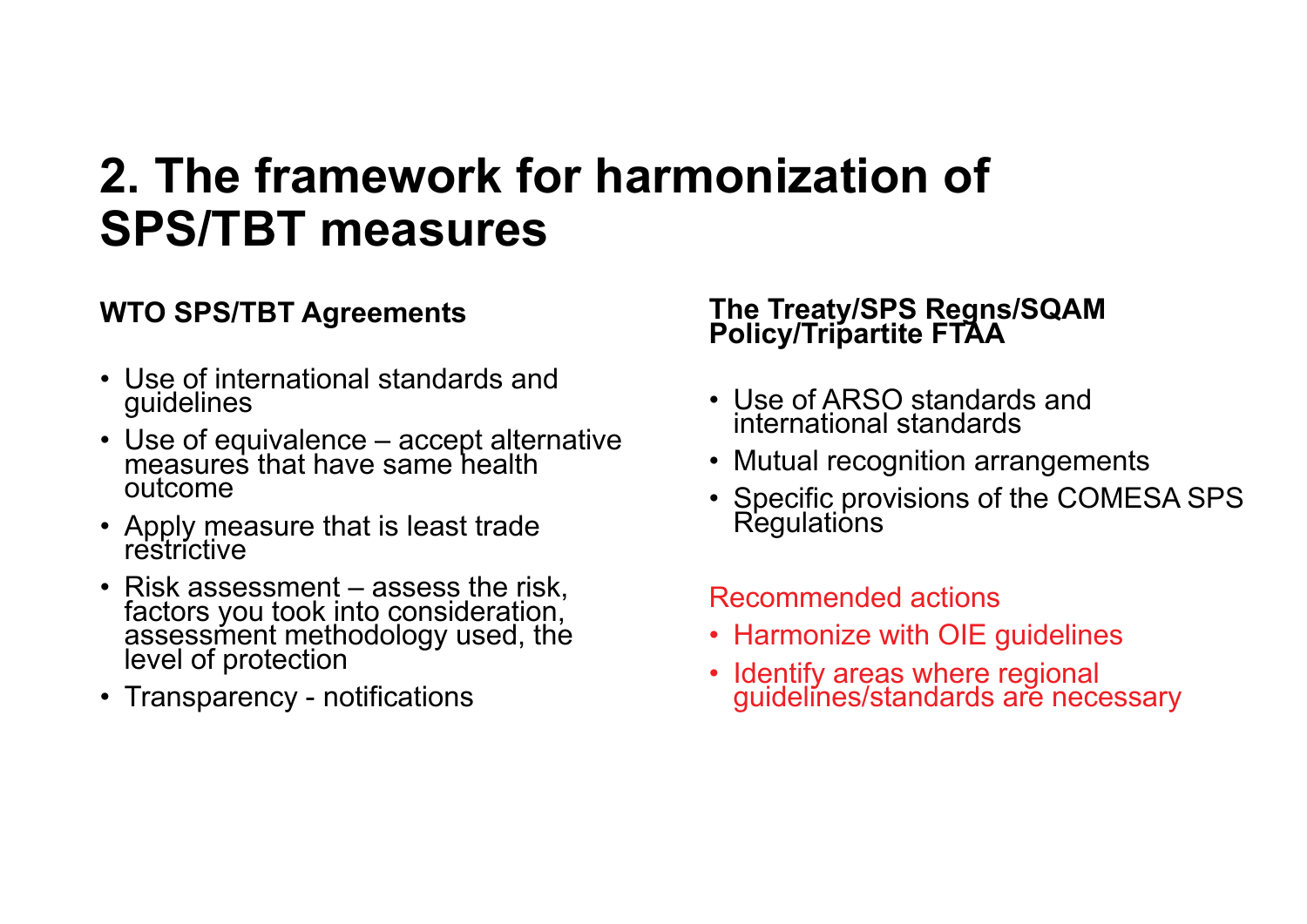## **3. SPS/TBT issues – analytical work**

### **SPS/TBT issues**

### **Trade impact**

- Different standards and regulations
- Repeat testing -non recognition of certificates of analysis
- Unpredictable border controls/ procedures
- Zero risk ?
- Certification of products
- Capacity challenges
- trade barriers e.g. grains, milk<br>and milk products
- High costs of trading
- Informal trade
- Trade is not facilitated
- Market access constraints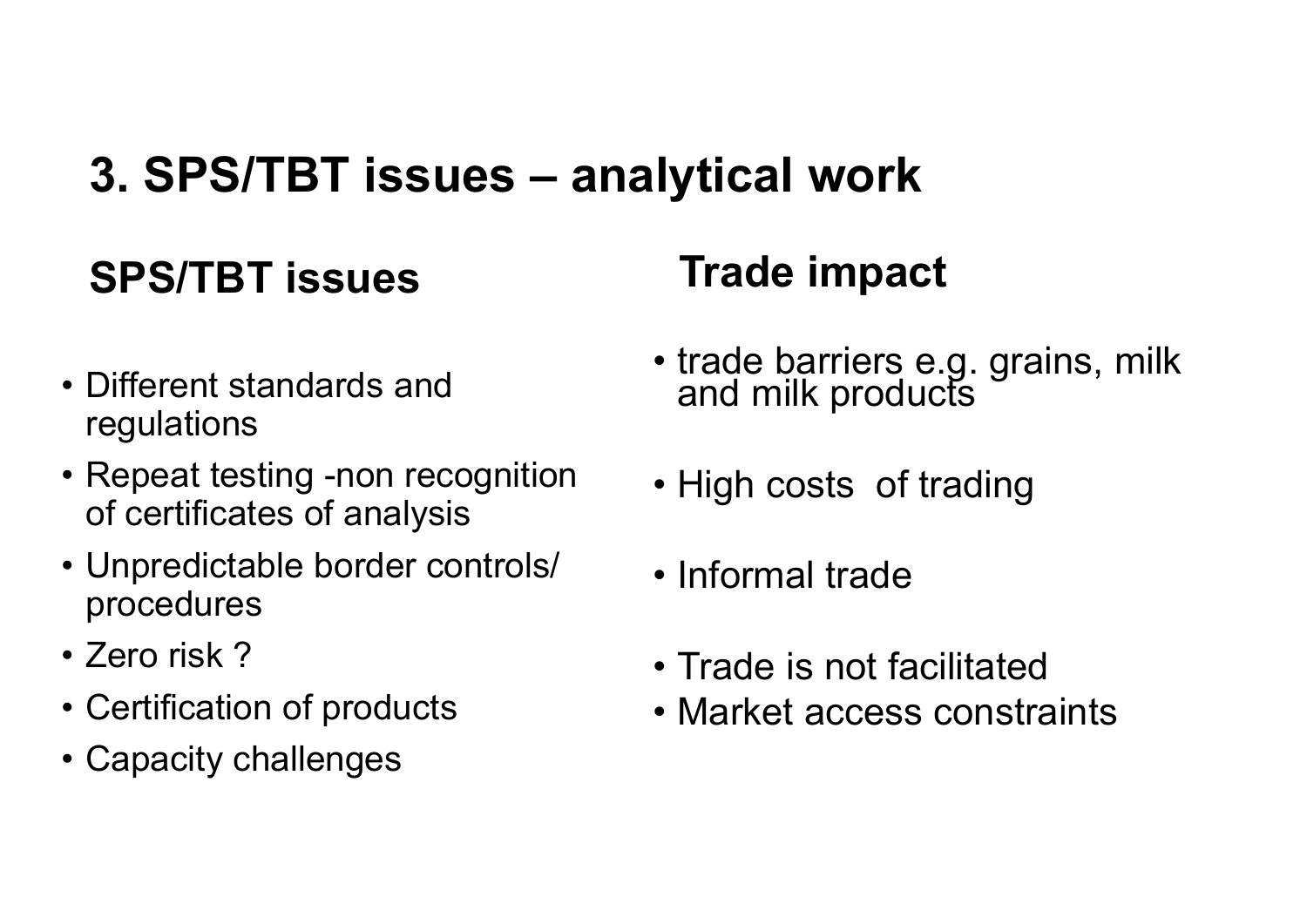## **4. Examples of ongoing initiatives**

- (i) Madagascar Litchi exports to RSA COMESA
- (ii) Zimbabwe stone fruit and citrus exports to the EU and RSA COMESA
- (iii) Pest listing, regional quarantine pest lists, mitigation options
- (iv) Kenya and Uganda review of milk, fish and fishery products border<br>controls STDF
- $(v)$  Sudan and Egypt review of procedures for beef and citrus STDF
- (vi) QI in Djibouti, Comoros fisheries exports COMESA
- (vii) Risk based approaches for harmonized food safety regulations, e.g.regulatory limits for aflatoxins in maize, groundnuts and animal feed
- (viii) Mutual recognition framework for maize trade COMESA
- (ix) SPS and Trade Facilitation AFDB, STDF
- (x) Guidelines to the SPS Regulations Legal review of the Green Pass<br>Certification Scheme STDF Partners (OIE, WHO, FAO, WTO, Wbank)
- (xi) Economic analysis to inform investments in SPS capacity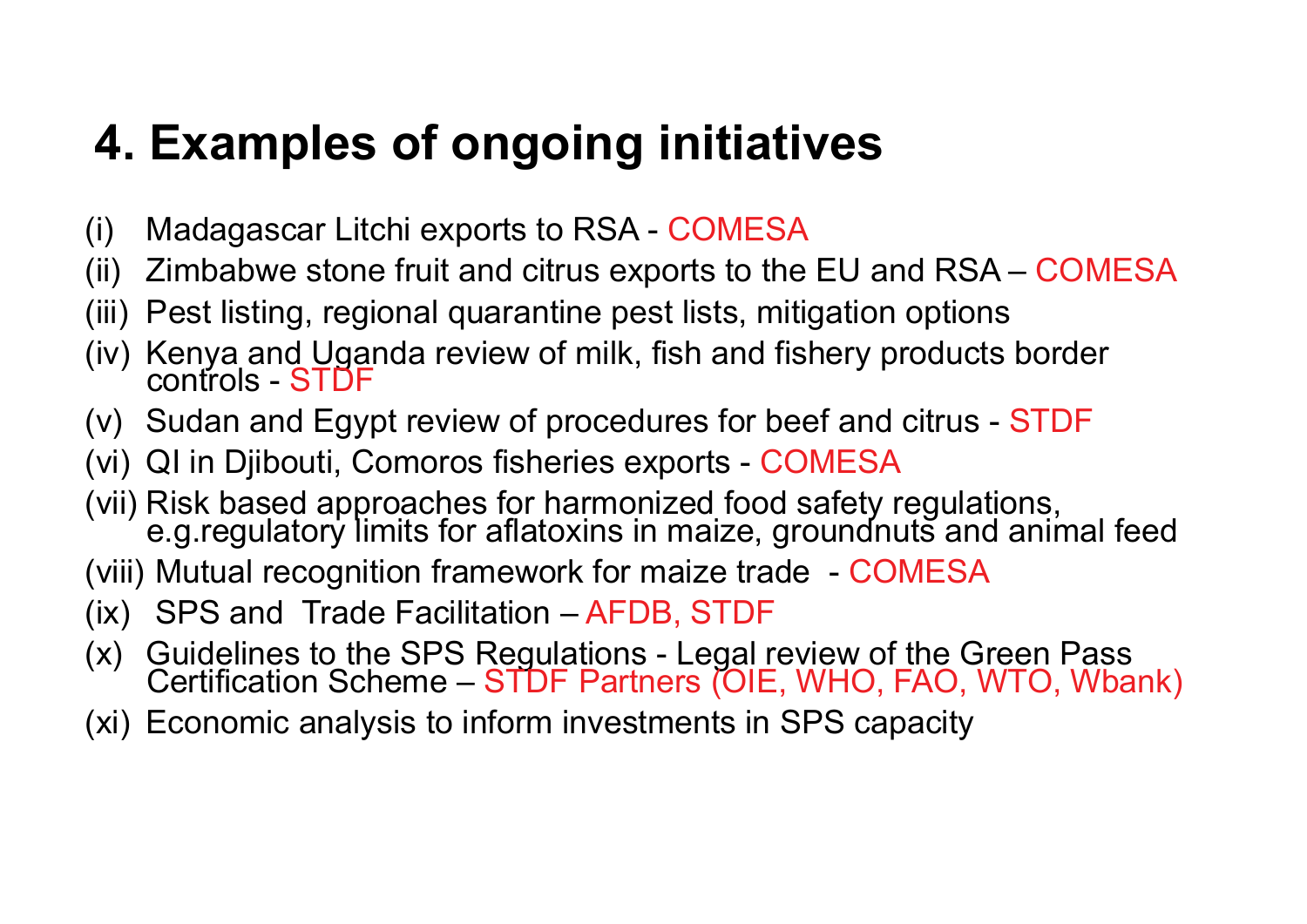### **Planned Initiatives**

- 1. Upgrading of Standards, Quality Assurance and Metrology (SQAM)
- 2. Strengthening the regional reference/national laboratory network, coordinated with border management
- (i) Proficiency testing schemes in key parameters significant in regional and international trade
- (ii) Monitoring systems for priority hazards
- 3. Strengthening SPS compliance across value chains and in cross border trade
- 4. Risk based approaches
- 5. Digital FTA Regional Single Window System